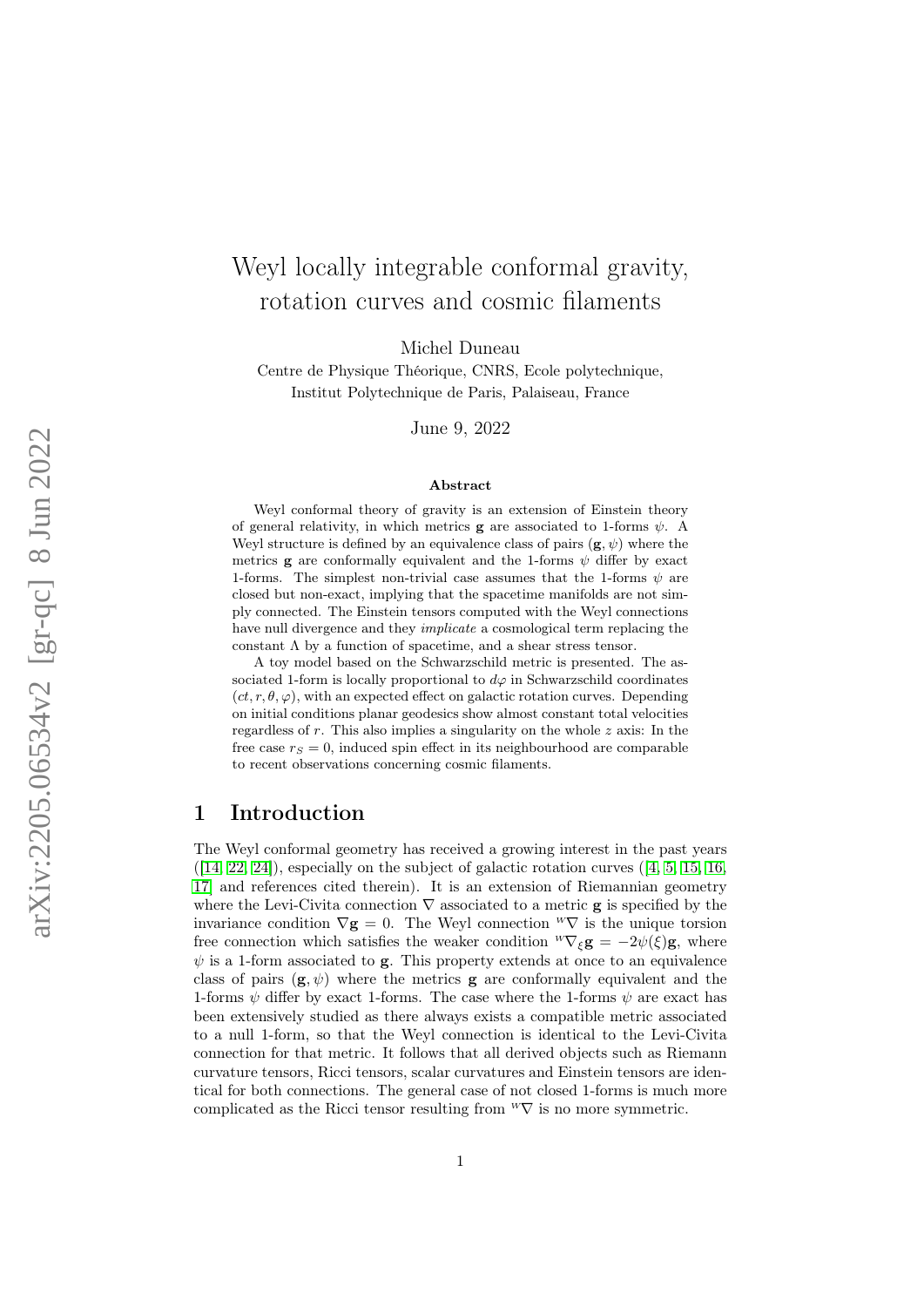Section 2 recalls basic features of Weyl conformal manifolds and presents some of their particular properties when the 1-forms of the pairs  $(g, \psi)$  are locally integrable (closed and non-exact). In these cases the Weyl-Riemann curvature tensor  ${}^w{\!}R$ , computed with  ${}^w\nabla$ , satisfies the same five properties as the Riemann curvature tensors. The Weyl-Einstein tensor  $^{W}G$  has zero divergence and differs form the (pseudo-)Riemannian ones by 2 terms: a non-constant scalar function depending on  $\psi$ , in place of the optional cosmological constant  $\Lambda$ , and a shear stress tensor. Existence of closed non-exact 1-forms on a manifold M implies topological restrictions on  $M$  like the fact that  $M$  is not simply connected. The principal outcome is the Weyl-Einstein tensor and the comparison with the Einstein tensor for a given metric g.

In section 3 we consider the geodesics of a Weyl connection and their preferred parametrization depending on  $(\mathbf{g}, \psi)$  in the Weyl structure. The geodesics equations are expressed with the Leci-Civita connection of g and reveal acceleration terms involving the 1-form  $\psi$ . By Poincaré lemma these terms disappear for Levi-Civita connections of metrics  $g'$  such that  $\psi'$  locally vanishes.

Section 4 presents a simple example of a locally integrable Weyl structure where **g** is the Schwarzschild metric. The associated 1-form  $\psi$  is locally equal to  $\varepsilon d\varphi$  in Schwarzschild coordinates  $(ct, r, \theta, \varphi)$  and  $\varepsilon$  is a dimensionless constant. The rotational force induced by the 1-form is invariant with respect to  $z$  translations. The angular momenta of geodesics are affine functions of proper time and, according to initial conditions, total planar velocity curves turn out to be almost flat as functions of  $r$ . In the neighbourhood of the  $z$ -axis and in the free case  $r_S = 0$ , geodesics are accelerated or slowed down according to which side of the z-axis they are going.

# 2 Locally integrable Weyl structures

In his papers [\[27,](#page-11-2) [28\]](#page-11-3) of 1918 Hermann Weyl introduced an extension of the Riemannian geometry by weakening the invariance condition  $\nabla$ **g** = 0 which is known to define a unique torsion free Levi-Civita connection  $\nabla$  for a given metric **g**. In a Weyl manifold M the connection, noted  $^w\nabla$  in the following, is subject to the weaker condition  ${}^w\nabla_{\xi}$ **g** =  $-2\psi(\xi)$ **g**, where  $\psi$  is a 1-form on M associated to  $g$ , for any tangent vector  $\xi$ . It follows that for any regular function  $\Omega$  on M, the conformally equivalent metric  $\mathbf{g}' = e^{2\Omega} \mathbf{g}$  satisfies the similar equation  ${}^w\nabla_{\xi}$ **g**' =  $-2\psi'(\xi)$ **g**' with the associated 1-form  $\psi' = \psi - d\Omega$ . This gauge transformation leads to the equivalence relation <sup>[1](#page-1-0)</sup> between pairs ( $\mathbf{g}, \psi$ ) (see [\[7,](#page-10-4) [22,](#page-11-0) [23,](#page-11-4) [28\]](#page-11-3)):

$$
(\mathbf{g}, \psi) \equiv (\mathbf{g}', \psi') \iff \begin{cases} \mathbf{g}' = e^{2\Omega} \mathbf{g}, & \Omega \in C^{\infty}(M), \\ \psi' = \psi + \phi, & \phi = -d\Omega. \end{cases}
$$
(2.1)

By definition a Weyl structure on a manifold  $M$  is an equivalence class of pairs  $(\mathbf{g}, \psi)$ . Then, a unique conformally invariant Weyl connection  $W\nabla$  is specified by the two conditions

<span id="page-1-1"></span>
$$
{}^{W}\nabla_{X}\mathbf{g} = -2\psi(X)\mathbf{g},
$$
  
\n
$$
{}^{W}\nabla_{X}Y - {}^{W}\nabla_{Y}X = [X, Y],
$$
\n(2.2)

<span id="page-1-0"></span><sup>1</sup>Different conventions are used in the literature. We adopt here that of E. Scholz [\[23\]](#page-11-4) and others.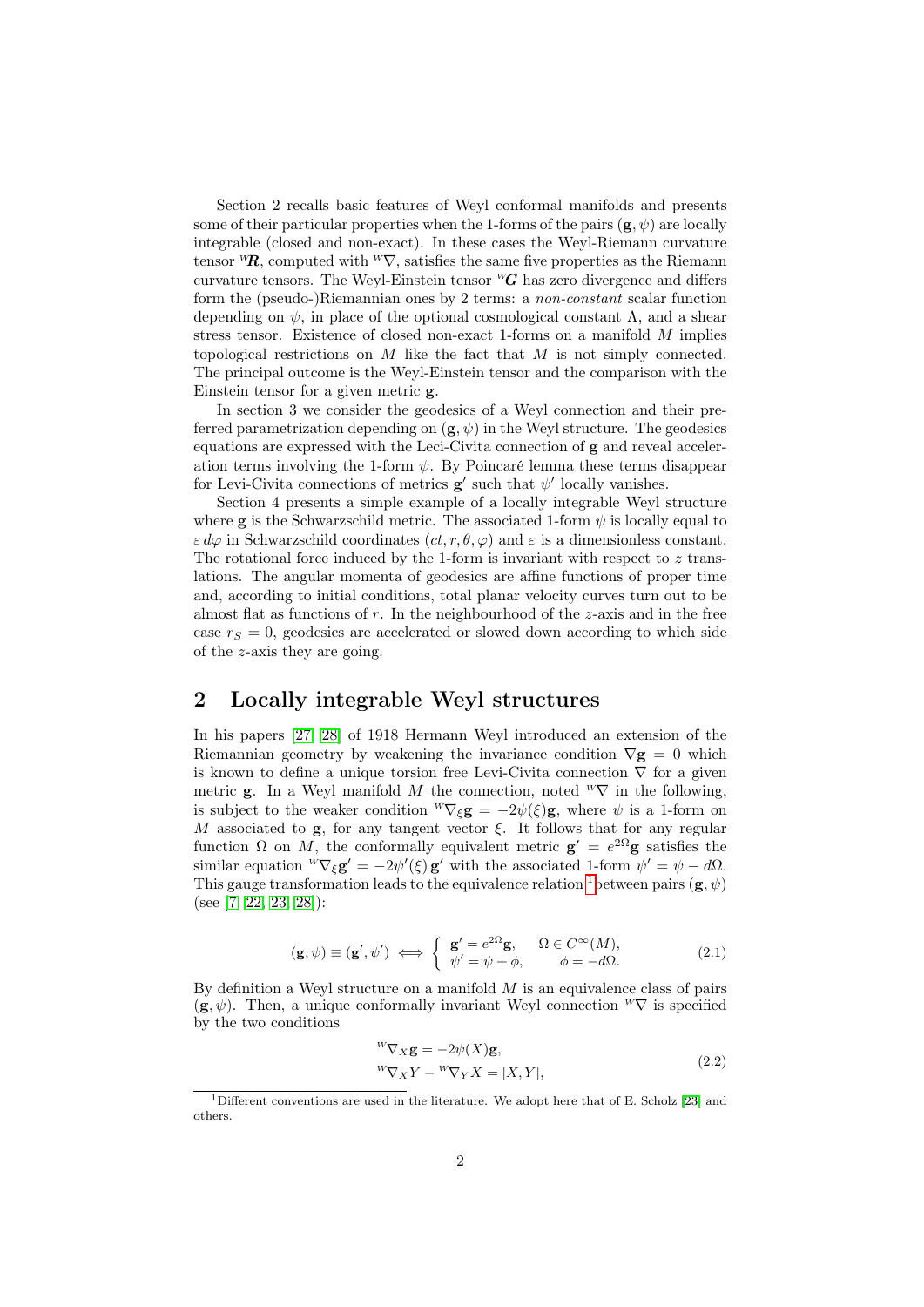for any vector fields X and Y. The first condition holds true for all pairs  $(g, \psi)$ in the Weyl structure. The second one states that the connection is torsion free. Existence and unicity of  $^W\nabla$  follow from an adaptation of the Koszul formula.

The Weyl structure is said to be closed if  $d\psi = 0$  and exact if  $\psi = d\chi$  for some scalar function  $\chi$ . Each property is satisfied for all pairs  $(g', \psi')$  in the equivalence class of the Weyl structure. If  $\psi = d\chi$  and  $\mathbf{g}' = e^{2\chi} \mathbf{g}$  we find that  $(g', 0)$  belongs to the Weyl structure. Caldebank et al. [\[2\]](#page-9-2) pointed out that the Poincaré lemma implies that a closed non-exact Weyl structure is locally integrable so that the Weyl connection is locally equal to the Levi-Civita connection of some compatible metric.

If  $(g, \psi)$  belongs to the Weyl structure and if  $\nabla$  denotes the Riemann connection for **g**, the difference  ${}^W \nabla - \nabla$  is a tensor  $\Psi$  of type  $\begin{pmatrix} 1 \\ 2 \end{pmatrix}$  such that for any vector fields X and Y and any 1-form  $\theta$  (see [\[9,](#page-10-5) [23,](#page-11-4) [24,](#page-11-1) [28\]](#page-11-3)):

$$
{}^{W}\nabla_{X}Y = \nabla_{X}Y + \Psi_{X}Y, \qquad \Psi_{X}Y = \psi(X)Y + \psi(Y)X - \mathbf{g}(X,Y)\psi_{*}, \qquad (2.3)
$$

$$
{}^{W}\nabla_{X}\theta = \nabla_{X}\theta - \Psi_{X}\theta, \qquad \Psi_{X}\theta = \psi(X)\theta + \theta(X)\psi - \theta(\psi_{*})\mathbf{g}(X), \qquad (2.4)
$$

where <sup>[2](#page-2-0)</sup>  $\psi_* = \mathbf{g}^{-1}(\psi) = g^{ij}\psi_i\partial_j$ .

Let  $(\mathbf{g}, \psi) \equiv (\mathbf{g}', \psi')$  according to [\(2.1\)](#page-1-1) with  $\psi' = \psi + \phi$ . If  $\nabla'$  is the Levi-Civita connection associated to  $g'$ ,  $(2.3)$  implies

<span id="page-2-1"></span>
$$
\nabla_X Y - \nabla'_X Y = \phi(X)Y + \phi(Y)X - \mathbf{g}(X,Y)\phi_*.
$$
\n(2.5)

The curvature tensor  ${}^w{\mathbf{R}}$  of the Weyl structure is defined as in the Riemannian case by  ${}^w{\mathbf R}_{XY} = [{}^w\nabla_X, {}^w\nabla_Y] - {}^w\nabla_{[X,Y]}$ .  ${}^w{\mathbf R}_{X,Y}$  is antisymmetric w.r.t.  $X$  and  $Y$  by construction. It satisfies the algebraic Bianchi identity and the differential Bianchi identity, which hold true for any torsion free connection ([\[19\]](#page-10-6)). The two other identities, Lie algebra invariance and permutation of pairs (see [\[10\]](#page-10-7) for instance), involve a metric and are satisfied by  ${}^{\nu}\mathbf{R}$  if the Weyl structure is closed. The Ricci tensor has an intrinsic definition as a trace of the curvature tensor. However it may not be symmetric. T. Higa proved ([\[9\]](#page-10-5)) that the Weyl-Ricci tensor  ${}^w\!R_i$  of  ${}^w\!R$  is symmetric iff the Weyl structure is closed. <sup>[3](#page-2-2)</sup>

For  $(g, \psi)$  in the Weyl structure, we have the following relation between Ricci tensors ([\[9,](#page-10-5) [13,](#page-10-8) [18\]](#page-10-9))

$$
\Psi_{\mathcal{R}_{ic}}(X,Y) - \mathcal{R}_{ic}(X,Y) = (1-n)(\nabla_X \psi)(Y) + (\nabla_Y \psi)(X) - \mathbf{g}(X,Y) \operatorname{div} \psi_* + (n-2) \Big[ \psi(X)\psi(Y) - \mathbf{g}^{-1}(\psi,\psi)\mathbf{g}(X,Y) \Big],
$$

where  $\mathcal{R}_{ic}$  is the Ricci tensor for the Riemannian metric **g** and div  $\psi_*$  is the divergence of  $\psi_* = \mathbf{g}^{-1}(\psi)$  computed with  $\nabla$ . As noted above, if  $\psi$  is closed both Ricci tensors are symmetric and we get

<span id="page-2-3"></span>
$$
{}^{W}\!\mathfrak{R}_{ic} - \mathfrak{R}_{ic} = -\left[ (n-2)\mathbf{g}^{-1}(\psi, \psi) + \mathrm{div}\,\psi_* \right] \mathbf{g} + (n-2)\left( \psi \otimes \psi - \nabla \psi \right),\tag{2.6}
$$

The scalar curvature is defined as the trace of the Ricci tensor. However  $\mathcal{R}_{ic}$ and  ${}^w\!{\cal R}_{ic}$  are tensor of type  $({}^0_2)$  and the trace requires a metric. The trace of

<span id="page-2-0"></span> $2g$  is considered both as a bilinear form on the tangent bundle  $TM$  and as a linear map from TM to T<sup>\*</sup>M. The inverse mapping  $g^{-1}$  form T<sup>\*</sup>M to TM is considered as a bilinear form on  $T^*M$ .

<span id="page-2-2"></span><sup>&</sup>lt;sup>3</sup>This follows from the identity  $(\nabla_X \psi)(Y) - (\nabla_Y \psi)(X) = d\psi(X, Y)$  which applies for any torsion-free connection.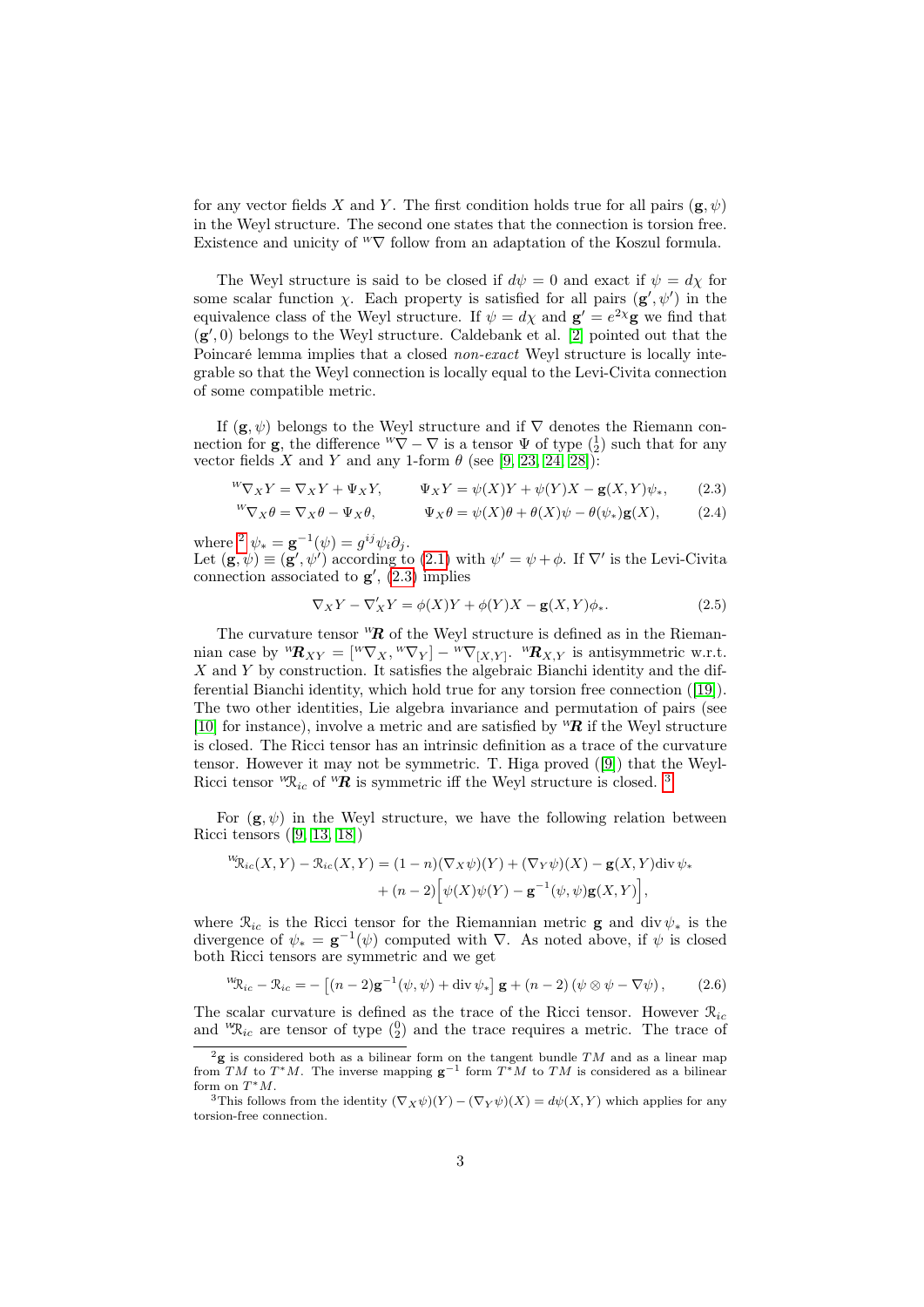a tensor T of type  $\binom{0}{2}$  for a given metric **g** is Tr  $T = dx^i \cdot \mathbf{g}^{-1}(T(\partial_i)) = g^{ij}T_{ij}$ , where  $T(\partial_i)$  is the 1-form  $T(\partial_i,.)$ . Then the scalar curvatures  ${}^wR_g$  of  ${}^w\nabla$  and R of  $\nabla$ , both computed with **g**, satisfy (see [\[24\]](#page-11-1))

$$
{}^{W}\mathbf{R}_{\mathbf{g}} - \mathbf{R} = \text{Tr}\left( {}^{W}\mathfrak{R}_{ic} - \mathfrak{R}_{ic} \right) = -(n-1)(n-2)\mathbf{g}^{-1}(\psi, \psi) - 2(n-1)\text{div}\,\psi_*
$$
  
= -(n-1) [(n-2)\mathbf{g}^{-1}(\psi, \psi) + 2\text{div}\,\psi\_\*]. (2.7)

The scalar curvature of <sup>*w*</sup> $\nabla$  computed with a conformaly equivalent metric  $\mathbf{g}' =$  $e^{2\Omega}$ g is <sup>W</sup>R<sub>g'</sub> =  $e^{-2\Omega}$ <sup>W</sup>R<sub>g</sub> so that a conformally invariant expression of the Weyl scalar curvature is the product  ${}^wR_g$ g. This justifies the following definition of the Weyl-Einstein tensor  $^wG$  as in the Riemannian case:

<span id="page-3-3"></span><span id="page-3-1"></span><span id="page-3-0"></span>
$$
{}^{W}\!G = {}^{W}\!R_{ic} - \frac{1}{2} {}^{W}\!R_{g} g. \qquad (2.8)
$$

The divergence of  ${}^W\!G$  vanishes when computed with the Weyl derivation, as a consequence of Poincaré lemma. Using [\(2.6\)](#page-2-3) and [\(2.7\)](#page-3-0) we get the following relation between the two tensors:

$$
{}^{W}\!G = G + \tilde{\Lambda}g + (n-2)(\psi \otimes \psi - \nabla \psi), \qquad (2.9)
$$

where  $\Lambda$  is the scalar function defined by

$$
\tilde{\Lambda} = (n-2) \left[ \frac{(n-3)}{2} \mathbf{g}^{-1}(\psi, \psi) + \operatorname{div} \psi_* \right]. \tag{2.10}
$$

The last term of [\(2.9\)](#page-3-1) is a symmetric bilinear form since  $\psi$  is closed. In the example of section [4](#page-4-0) the function  $\tilde{\Lambda}$  diverges on the z axis which carries the singularities of  $\psi$ , and tends to 0 in perpendicular spatial directions.

# 3 Geodesics of Weyl connections

A geodesic for the Weyl derivation  ${}^W\nabla$  is a smooth curve  $\lambda \mapsto \gamma(\lambda)$  on M such that

<span id="page-3-2"></span>
$$
{}^{W}\nabla_{\frac{d\gamma}{d\lambda}} \frac{d\gamma}{d\lambda} = \nabla_{\frac{d\gamma}{d\lambda}} \frac{d\gamma}{d\lambda} + 2\psi(\frac{d\gamma}{d\lambda})\frac{d\gamma}{d\lambda} - \mathbf{g}(\frac{d\gamma}{d\lambda}, \frac{d\gamma}{d\lambda})\psi_* = 0,
$$
\n(3.1)

where  $\nabla$  is the Levi-Civita connection of **g**. Due to [\(2.3\)](#page-2-1) this holds for any  $(\mathbf{g}, \psi)$  in the Weyl structure.

Since  ${}^W\nabla_{\xi}$ **g** =  $-2\psi(\xi)$ **g**, equation [\(3.1\)](#page-3-2) implies

$$
\frac{d}{d\lambda} \left[ \mathbf{g} \left( \frac{d\gamma}{d\lambda}, \frac{d\gamma}{d\lambda} \right) \right] = {}^{W}\nabla \, \underset{d\lambda}{d\gamma} \left[ \mathbf{g} \left( \frac{d\gamma}{d\lambda}, \frac{d\gamma}{d\lambda} \right) \right] = -2\psi \left( \frac{d\gamma}{d\lambda} \right) \mathbf{g} \left( \frac{d\gamma}{d\lambda}, \frac{d\gamma}{d\lambda} \right),\tag{3.2}
$$

so that  $\mathbf{g}(\frac{d\gamma}{d\lambda}, \frac{d\gamma}{d\lambda})$  is no more a constant.

Poincaré lemma implies that for any point of  $\gamma$  there exists a scalar function  $\chi$  on M such that  $\psi = d\chi$  in a neighbourhood U of that point. Define  $\mathbf{g}_{\chi} = e^{2\chi} \mathbf{g}$ so that  $(g_\chi, \psi - d\chi)$  belongs to the Weyl structure. The Levi-Civita connection  $\nabla_{\chi}$  of  $\mathbf{g}_{\chi}$  and the Weyl connection  ${}^W \nabla$  coincide in U. It follows that  $\gamma$  is locally a geodesic of  $\mathbf{g}_{\chi}$  so that  $\mathbf{g}_{\chi}(\frac{d\gamma}{d\lambda}, \frac{d\gamma}{d\lambda})$  is constant and we have

$$
\mathbf{g}\left(\frac{d\gamma}{d\lambda},\frac{d\gamma}{d\lambda}\right)\big|_{\lambda} = \mathbf{g}_{\chi}\left(\frac{d\gamma}{d\lambda},\frac{d\gamma}{d\lambda}\right)\big|\big|_{\lambda} e^{-2(\chi(\gamma_{\lambda}) - \chi(\gamma_{\lambda_0}))},\tag{3.3}
$$

with the initial condition  $\mathbf{g} = \mathbf{g}_{\chi}$  at  $\gamma(\lambda_0)$ .

With a suitable linear scaling of  $\lambda$  we may assume that  $\mathbf{g}_{\chi}(\frac{d\gamma}{d\lambda}, \frac{d\gamma}{d\lambda}) = \kappa$  with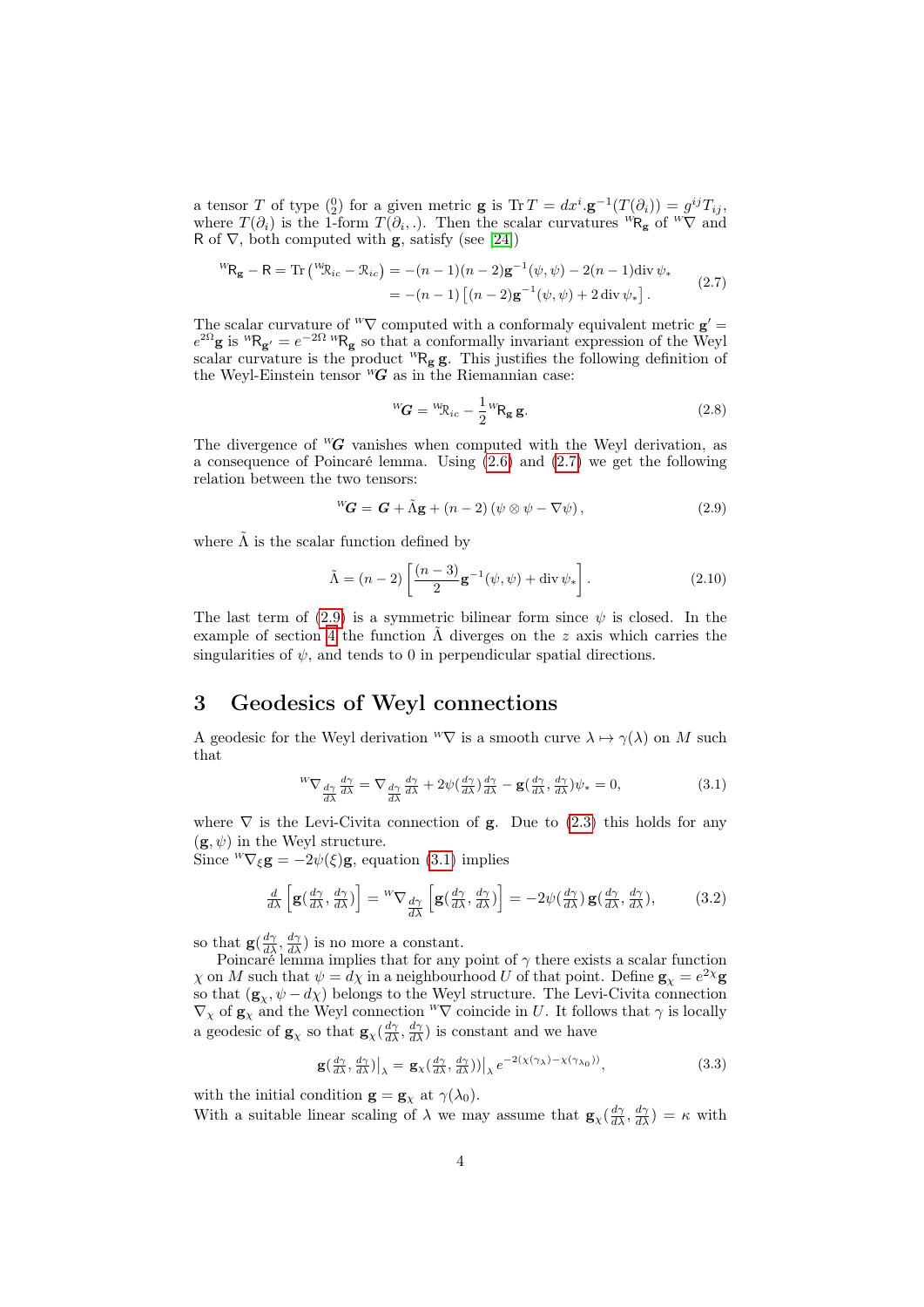$\kappa = -1$  for time-like geodesics, and setting  $\lambda = c\tau$  defines the proper time  $\tau$  on  $\gamma$  (see [\[3,](#page-9-3) [20,](#page-10-10) [21\]](#page-10-11)). Furthermore, Fermi normal coordinates can be defined in U for  $g_{\chi}$ , which insures Einstein equivalence principle.

The equation of a time-like geodesic  $\gamma$  of <sup>w</sup> $\nabla$  is a particular case of [\(3.1\)](#page-3-2):

<span id="page-4-2"></span>
$$
{}^{W}\nabla_{\frac{d\gamma}{d\lambda}}\frac{d\gamma}{d\lambda} = \nabla_{\frac{d\gamma}{d\lambda}}\frac{d\gamma}{d\lambda} + 2\psi(\frac{d\gamma}{d\lambda})\frac{d\gamma}{d\lambda} = 0,\tag{3.4}
$$

A convenient change of parameter of  $\gamma$  yields a solution  $\tilde{\gamma}$  of the geodesic equations of **g** so that  $\gamma$  and  $\tilde{\gamma}$  have the same shape.

A vector field  $\xi$  is a Killing vector of g if  $L_{\xi}$ g = 0 where L is the Lie derivative. Then  $L_{\xi} \mathbf{g}_{\chi} = 2d\chi(\xi) \mathbf{g}_{\chi}$  so that  $\xi$  is a *conformal* Killing vector of  $\mathbf{g}_{\chi}$ . For a torsion-free connection this is equivalent to  $\mathbf{g}(\nabla_X \xi, Y) + \mathbf{g}(X, \nabla_Y \xi) = 0$  for any vector fields X and Y. If  $X = Y = \frac{d\gamma}{d\lambda}$  this implies

<span id="page-4-1"></span>
$$
\frac{d}{d\lambda} \left( \mathbf{g}_{\chi}(\xi, \frac{d\gamma}{d\lambda}) \right) = \kappa \, d\chi(\xi). \tag{3.5}
$$

The existence of closed and non-exact 1-forms on a manifold  $M$  implies restrictions on its topology: The first de Rham cohomology group  $H^1(M)$  must be non-trivial so that  $M$  is neither simply connected nor contractible. A common model of spacetime is  $M = \mathbb{R}^+ \times S^3$  where the spatial section is the unit sphere  $S^3$  of  $\mathbb{R}^4$ . A classical theorem states that the first cohomology group of  $S^3$  is  $H^1(S^3) = 0$ , and since  $\mathbb{R}^+$  is contractible, all closed 1-forms on M are exact. The Poincaré dodecahedral space (see Luminet et al. [\[12\]](#page-10-12)) is a 3-dimensional compact manifold which is not simply-connected: its fundamental group is the binary icosahedral group I<sup>∗</sup> of 120 elements, but it has the same homology as the sphere  $S<sup>3</sup>$  so that the first cohomology group is trivial.

A simple method to obtain a non-trivial cohomology from  $S<sup>3</sup>$  is to remove a loop such as an embedding of  $S^1$ . It is shown in [\[8\]](#page-10-13) (proposition 2B.1) that if h is an embedding of the sphere  $S^k$  into  $S^n$  with  $k < n$ , the singular homology group  $H_i(S^n \setminus h(S^k))$  is Z for  $i = n-k-1$ , and 0 otherwise so that  $H_1(S^3 \setminus h(S^1)) = \mathbb{Z}$ . Then de Rham theorem states that the cohomology groups  $H^1(S^3 \setminus h(S^1))$  is R: All closed 1-forms on  $M = \mathbb{R}^+ \times (S^3 \setminus h(S^1))$  write  $a\psi + d\varphi$  for some fixed closed 1-form  $\psi$ , with  $a \in \mathbb{R}$  and any smooth function  $\varphi$ .

## <span id="page-4-0"></span>4 A toy model

We consider now the "manifold"  $M = \mathbb{R}^4 \setminus \Sigma$  where  $\Sigma = \{(ct, 0, 0, z) : t, z \in \mathbb{R}\}.$ The spatial sections of M are  $\mathbb{R}^3\setminus\Delta$  where the z-axis  $\Delta$  will carry the singularity of the 1-form  $\psi$  and we clearly get  $H^1(\mathbb{R}^3 \setminus \Delta) = \mathbb{R}$ .

We use the Schwarzschild coordinates  $(x^0, r, \theta, \varphi)$  where  $x^0 = ct$  and **g** denotes the Schwarzschild metric on  $M$  with a Schwarzschild radius denoted  $r_S$ . The associated 1-form on M is  $\psi = \varepsilon d\varphi$ , where  $\varepsilon$  is a dimensionless constant, so that the divergence of  $\psi_* = \frac{\varepsilon}{(r \sin \theta)^2} \partial_\varphi$  is null. We consider the Weyl structure specified by the equivalence class of  $(g, \psi)$ .

Equation [\(2.10\)](#page-3-3) yields  $\tilde{\Lambda} = \frac{\varepsilon^2}{(r \sin \theta)^2}$  $\frac{\varepsilon^2}{(r \sin \theta)^2}$  and the Weyl-Einstein tensor of equation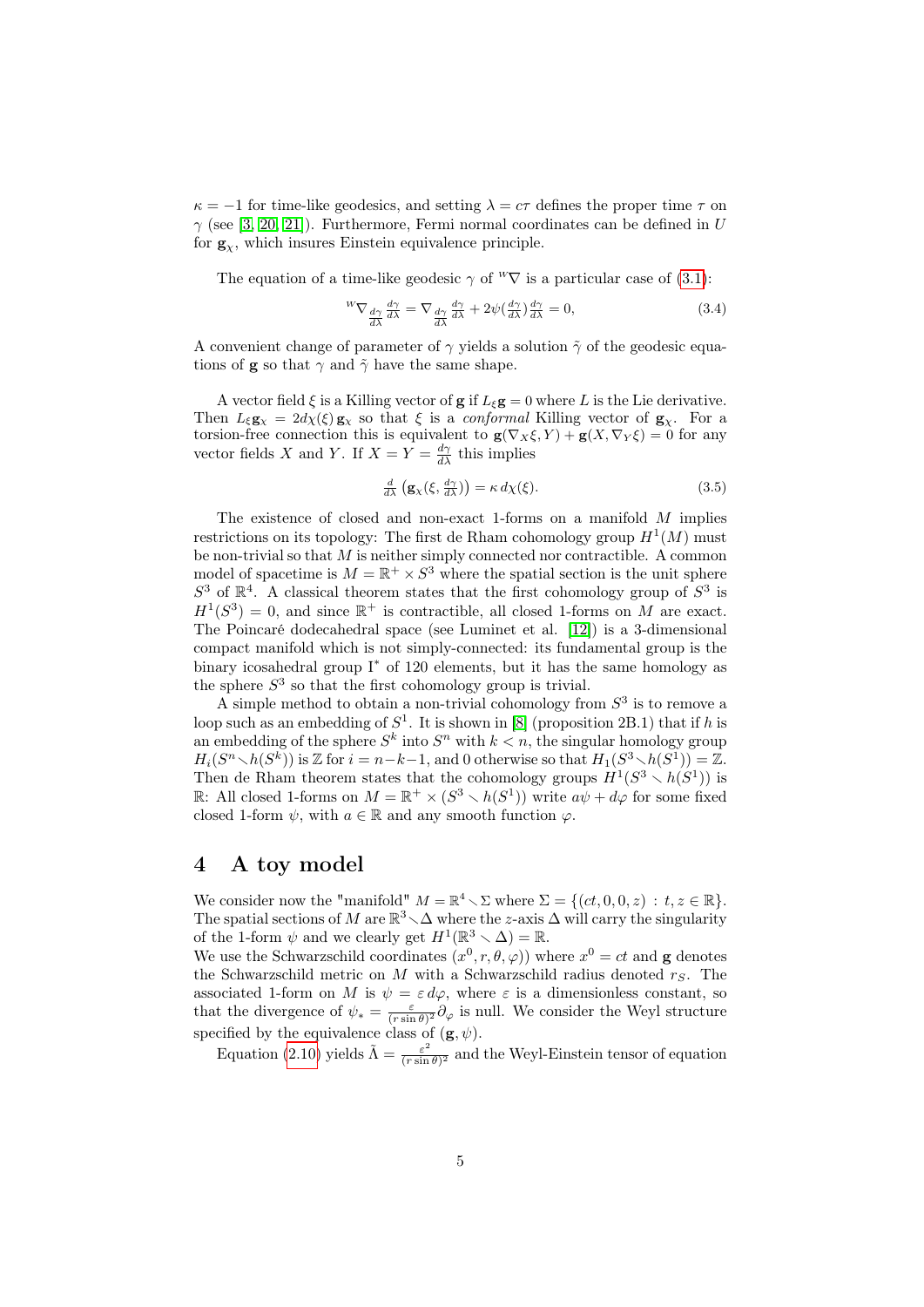[\(2.9\)](#page-3-1) finally reads

$$
{}^{W}\mathbf{G} = \mathbf{G} + \frac{\varepsilon^{2}}{(r\sin\theta)^{2}}\mathbf{g} + 2\varepsilon^{2} d\varphi \otimes d\varphi
$$
  
+ 
$$
2\varepsilon \left[ \frac{1}{r} \left( dr \otimes d\varphi + d\varphi \otimes dr \right) + \cot\theta \left( d\theta \otimes d\varphi + d\varphi \otimes d\theta \right) \right].
$$
 (4.1)

The equation of a geodesic  $\gamma$  of <sup>w</sup> $\nabla$  follows from [\(3.1\)](#page-3-2):

$$
{}^{W}\nabla_{\frac{d\gamma}{d\lambda}}\frac{d\gamma}{d\lambda} = \nabla_{\frac{d\gamma}{d\lambda}}\frac{d\gamma}{d\lambda} + \varepsilon \left[2\frac{d\varphi}{d\lambda}\frac{d\gamma}{d\lambda} - \frac{\mathbf{g}\left(\frac{d\gamma}{d\lambda}, \frac{d\gamma}{d\lambda}\right)}{(r\sin\theta)^2}\partial_{\varphi}\right] = 0,\tag{4.2}
$$

where  $\nabla$  is the Levi-Civita connection of the Schwarzschild metric.

If  $\gamma$  is a solution of the above equation, the coordinate  $\gamma^{\varphi}$  sets a particular determination of  $\varphi \pmod{2\pi}$  on a simply-connected neighbourhood  $U \subset M$  of γ. Then  $\mathbf{g}_{\chi} = e^{2\varepsilon \varphi} \mathbf{g}$  is well defined on U and the equivalence condition between  $(\mathbf{g}, \psi)$  and  $(\mathbf{g}_{\chi}, 0)$  also holds on U, i.e. on the whole geodesic  $\gamma$ . This implies  ${}^W \nabla = \nabla_{\chi}$ , where  $\nabla_{\chi}$  is the connection of  $\mathbf{g}_{\chi}$  and  ${}^W \! G$  is equal to the Einstein tensor  $G_\chi$  of  $g_\chi$  on U. As noted in the previous section  $g_\chi(\frac{d\gamma}{d\lambda}, \frac{d\gamma}{d\lambda})$ is a constant that can be set to −1 for time-like geodesics. It follows that  $\mathbf{g}(\frac{d\gamma}{d\lambda}, \frac{d\gamma}{d\lambda}) = -e^{-2\varepsilon\gamma^{\varphi}}$ . If  $\gamma$  is a light-like geodesic the normalisation of  $\frac{d\gamma}{d\lambda}$  is reduced to  $\mathbf{g}(\frac{d\gamma}{d\lambda}, \frac{d\gamma}{d\lambda}) = 0.$ 

## 4.1 Conformal Killing vectors

As  $\mathbf{g}_{\chi} = e^{2\varepsilon\varphi} \mathbf{g}$  is independent of  $x^0$ ,  $\partial_{x^0}$  is a Killing vector and equation [\(3.5\)](#page-4-1) implies

$$
\mathbf{g}_{\chi}(\partial_{x^0}, \frac{d\gamma}{d\lambda}) = e^{2\varepsilon\varphi}\mathbf{g}(\partial_{x^0}, \frac{d\gamma}{d\lambda}) = -e^{2\varepsilon\varphi}\frac{dx^0}{d\lambda}(1 - \frac{r_S}{r}) = -\mathbf{e}_0
$$

where  $e_0$  is a constant.

Since  $\partial_{\varphi}$  is a Killing vector of **g** it's a conformal Killing vector of  $\mathbf{g}_{\chi}$  with  $L_{\partial_{\varphi}}\mathbf{g}_{\chi} = 2\varepsilon \mathbf{g}_{\chi}$ . Integration of equation [\(3.5\)](#page-4-1) is straightforward and we can set

<span id="page-5-0"></span>
$$
\mathcal{L} = e^{2\varepsilon\varphi}r^2 \sin^2 \theta \frac{d\varphi}{d\lambda} = \mathcal{L}_0 + \varepsilon \kappa (\lambda - \lambda_0), \tag{4.3}
$$

where  $\mathcal{L}_0$  is fixed by initial conditions. The equations of geodesics write

$$
\frac{dx^{0}}{d\lambda} = \mathbf{e}_{0}e^{-2\varepsilon\varphi}(1 - \frac{r_{S}}{r})^{-1},
$$
\n
$$
\frac{d^{2}r}{d\lambda^{2}} = \kappa \frac{r_{S}}{2r^{2}}e^{-2\varepsilon\varphi} + r(1 - \frac{3r_{S}}{2r})\left[\left(\frac{d\theta}{d\lambda}\right)^{2} + \sin^{2}\theta\left(\frac{d\varphi}{d\lambda}\right)^{2}\right] - 2\varepsilon \frac{dr}{d\lambda}\frac{d\varphi}{d\lambda},
$$
\n
$$
\frac{d^{2}\theta}{d\lambda^{2}} = -\frac{2}{r}\frac{dr}{d\lambda}\frac{d\theta}{d\lambda} + \sin\theta\cos\theta\left(\frac{d\varphi}{d\lambda}\right)^{2} - 2\varepsilon\frac{d\theta}{d\lambda}\frac{d\varphi}{d\lambda},
$$
\n
$$
\frac{d\varphi}{d\lambda} = e^{-2\varepsilon\varphi}\frac{\mathcal{L}_{0} + \varepsilon\kappa(\lambda - \lambda_{0})}{r^{2}\sin^{2}\theta}.
$$
\n(4.4)

In the case  $r_S = 0$ , g is invariant w.r.t. translations on the z-axis so that  $\partial_z$  is a Killing vector of **g**. Since  $d\chi(\partial_z) = 0$  it follows from [\(3.5\)](#page-4-1) that  $e_z = g_\chi(\partial_z, \frac{d\gamma}{d\lambda})$ is constant on  $\gamma$ . With  $\partial_z = \cos \theta \, \partial_r - \frac{\sin \theta}{r} \, \partial_\theta$  it follows that

<span id="page-5-1"></span>
$$
\frac{d\gamma^z}{d\lambda} = \cos\theta \frac{dr}{d\lambda} - r\sin\theta \frac{d\theta}{d\lambda} = \mathbf{g}(\partial_z, \frac{d\gamma}{d\lambda}) = e^{-2\varepsilon\varphi} \mathbf{e}_z.
$$
 (4.5)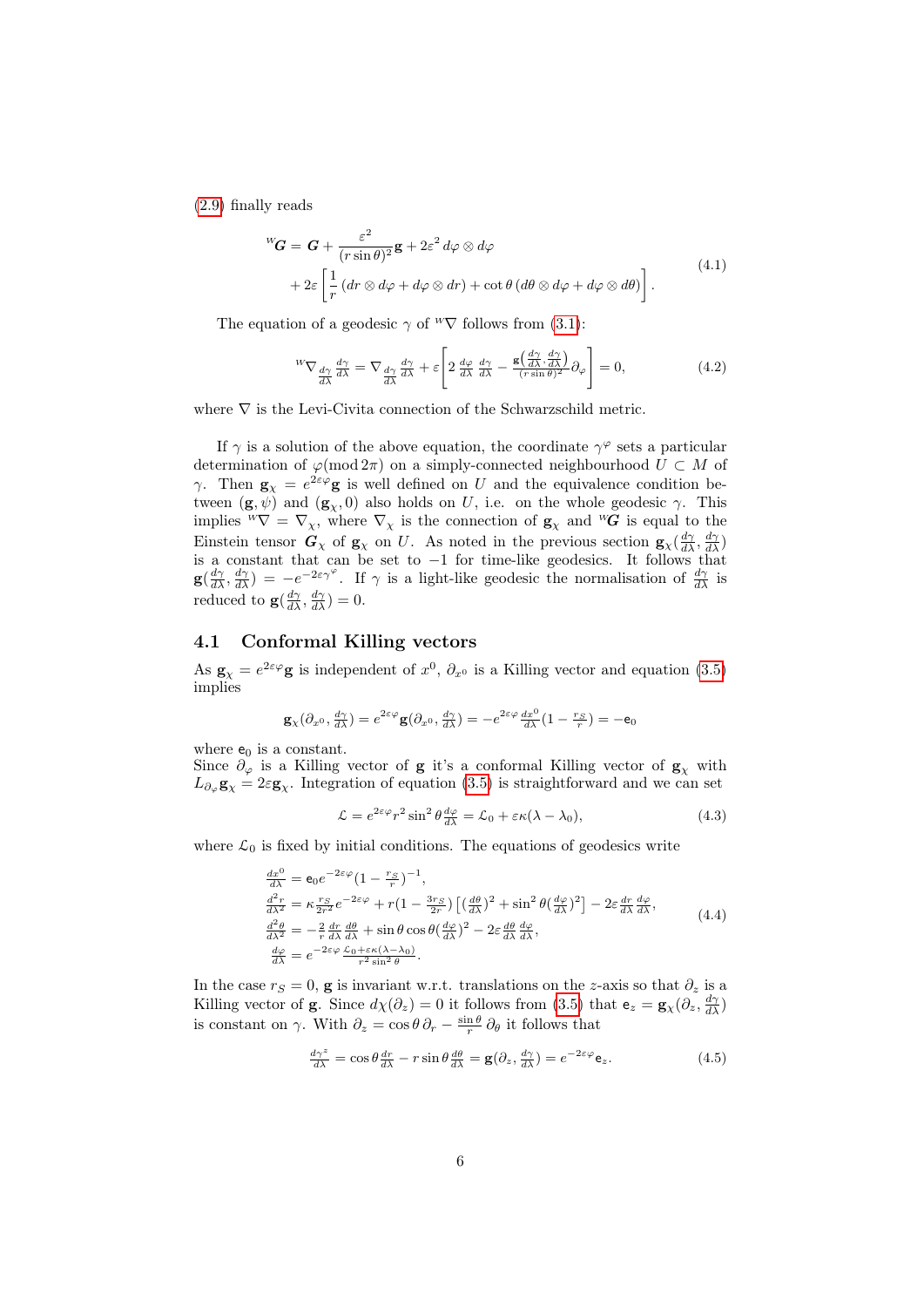#### 4.2 Planar time-like geodesics

The eight simulations of geodesics presented in Fig[.1](#page-6-0) are solutions of [\(4.4\)](#page-5-0) in the symmetry plane  $z = 0$ , with the Schwarzschild radius  $r_S = 0.1$  and  $\varepsilon = -10^{-6}$ . Initial radial velocities are close to the escape velocity at  $r_0 = 1.5 \times 10^3$  and range linearly from  $\frac{dr}{d\lambda}|_0 = 0.008002$  to  $\frac{dr}{d\lambda}|_0 = 0.008173$  with index 0 to 7. The right side of Fig[.1](#page-6-0) shows that total velocities, including a radial component, are almost constant for proper times  $\lambda > 0.5 \times 10^8$ .



<span id="page-6-0"></span>Figure 1: (Left) Black lines link planar geodesics at equal proper times. (Right) 2-d (total) velocities in the  $xy$ -plane as functions of proper times.

## <span id="page-6-1"></span>4.3 Case  $r_S = 0$

This case reveals the effects of the 1-form  $\varepsilon d\varphi$  is the absence of curvature due to masses. The geodesic equations written in cylindrical coordinates  $(x^0, \rho, \varphi, z)$ show that for a geodesic  $\gamma$  the z-coordinate satisfies  $\frac{d\gamma^z}{d\lambda} = \frac{d\gamma^z}{d\lambda}\Big|_0 e^{-2\varepsilon\varphi}$ , a result which follows from the existence of the Killing vector  $\partial_z$  as in [\(4.5\)](#page-5-1).

The eight simulations of geodesics of Fig[.2](#page-7-0) and Fig[.3](#page-7-1) were obtained for initial values  $x_0 = 10^7$ ,  $\frac{dx^0}{d\lambda} = -0.002$  and  $y_0$  values range linearly from  $-1.61 \times 10^7$ to  $1.19 \times 10^7$  for index 0 to 7. The two figures clearly show that geodesics are accelerated or slowed down according to which side of the singularity they go. We also see that the geodesic of index 3 "spends" more time at slow velocity in the neighbourhood of the z axis.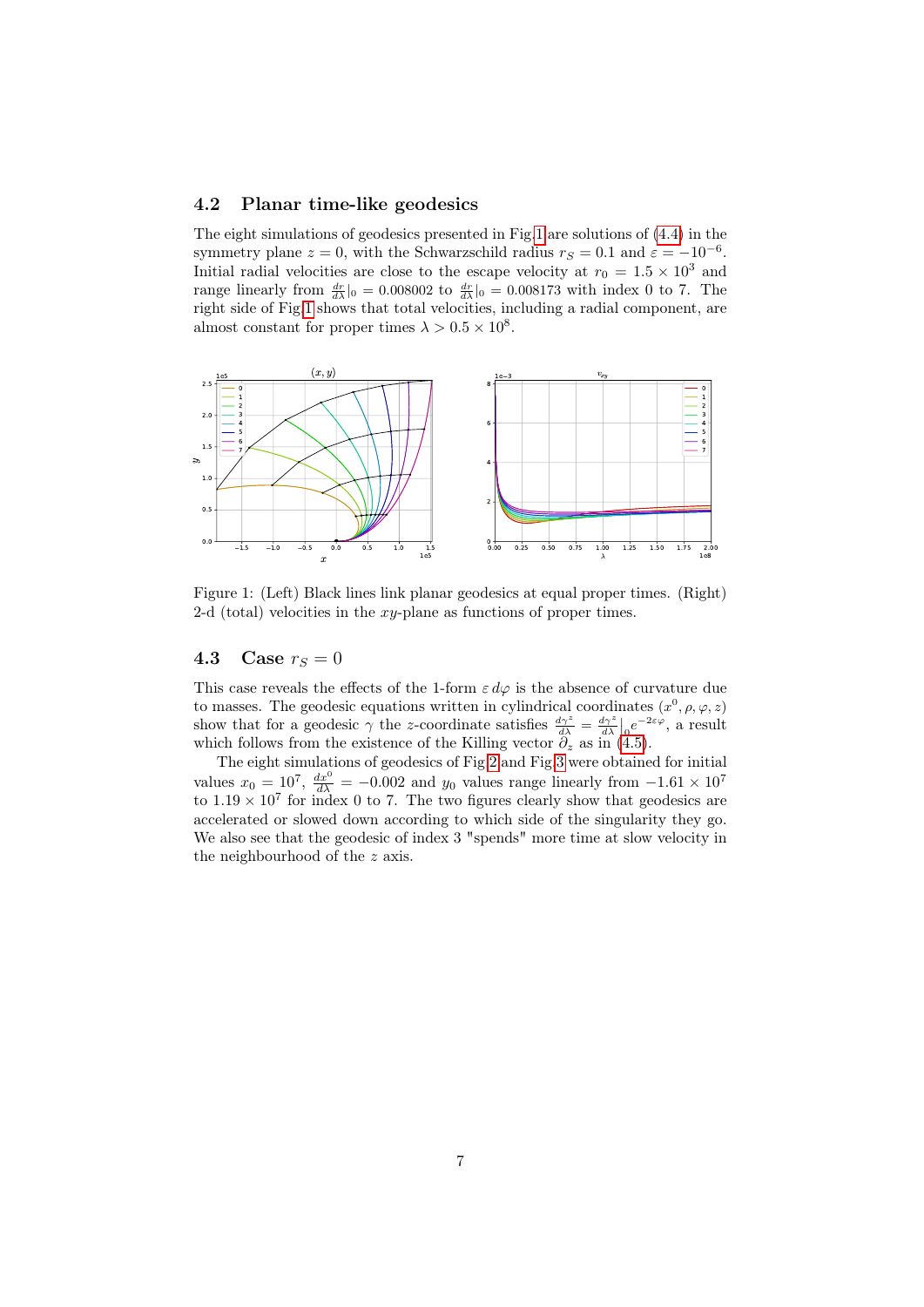

<span id="page-7-0"></span>Figure 2: (Left) According to initial values geodesics are accelerated or slowed down. (Right) Total 2-d velocities as functions of proper time. The fourth geodesic is close to a cusp.



<span id="page-7-1"></span>Figure 3: (Left) The geodesic of index 3 "stands" a longer time in the neighbourhood of the singularity. (Right) Tangential velocities as functions of proper time  $(\dot{\varphi} = \frac{d\varphi}{d\lambda})$ .

Initial values for Fig[.4](#page-8-0) are  $x_0 = 2 \times 10^5$ ,  $\frac{dx^0}{d\lambda} = -0.002$  and  $y_0$  values range linearly from  $-7 \times 10^6$  to  $7 \times 10^6$  for index 0 to 7.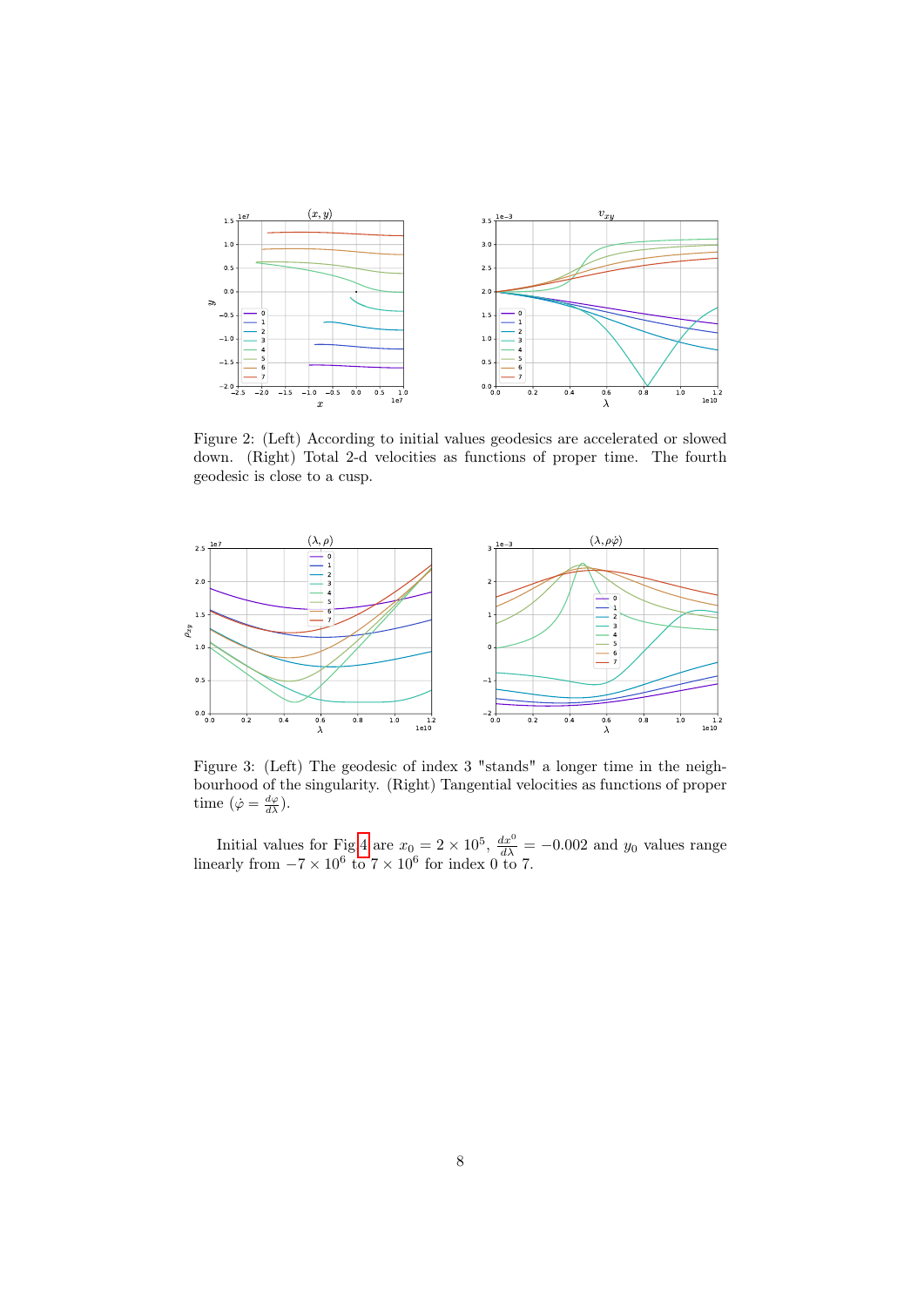

<span id="page-8-0"></span>Figure 4: According to initial values geodesics are accelerated or slowed down. Right: 2-d velocities as functions of proper time.

These figures also show that geodesics are accelerated or slowed down according to which side of the singularity they go. Notice that the shifts have the same sign if the initial conditions are rotated by  $\pi$ . These simulations for  $r_S = 0$ could be considered in connection with observations of cosmic filaments spin as reported in ([\[25,](#page-11-5) [26\]](#page-11-6)) and in ([\[1\]](#page-9-4)) where bimodal distributions of rotation speeds are observed. Likewise, the involvement of a linear singularity by a non-exact 1-form could suggest a connection with the Giant Arc recently discovered ([\[11\]](#page-10-14)).

### 4.4 Time-like geodesics

A time-like geodesic  $\gamma$  of  $^W\nabla = \nabla_{\chi}$  is a solution of [\(3.4\)](#page-4-2). If a curve  $\tilde{\gamma}$  is defined by  $\gamma(\lambda) = \tilde{\gamma}(\mu(\lambda))$ , where  $\mu$  is a smooth strictly increasing function, then

$$
{}^{W}\nabla_{\frac{d\gamma}{d\lambda}}\frac{d\gamma}{d\lambda} = \left(\frac{d\mu}{d\lambda}\right)^2 \nabla_{\frac{d\tilde{\gamma}}{d\mu}}\frac{d\tilde{\gamma}}{d\mu} + \frac{d^2\mu}{d\lambda^2}\frac{d\tilde{\gamma}}{d\mu} + 2\varepsilon \frac{d\gamma^{\varphi}}{d\lambda}\frac{d\mu}{d\lambda}\frac{d\tilde{\gamma}}{d\lambda} = 0,
$$

and  $\tilde{\gamma}$  is a geodesic of **g** iff  $\mu$  satisfies the equation  $\frac{d^2\mu}{d\lambda^2} + 2\varepsilon \frac{d\gamma^{\varphi}}{d\lambda} \frac{d\mu}{d\lambda} = 0$ .

Let  $a_0$  and  $a_1$  be two points of  $\gamma$ . The derivation of Einstein effect states that a periodic signal of frequency  $\nu_0$  emitted at  $a_0$  is received at  $a_1$  with frequency  $\nu_1$  such that

$$
\frac{\nu_1}{\nu_0} = \left(\frac{\mathbf{g}_{\chi}^{00}(a_0)}{\mathbf{g}_{\chi}^{00}(a_1)}\right)^{1/2} = e^{-\varepsilon(\varphi_1 - \varphi_0)} \left(\frac{1 - \frac{r_S}{r_0}}{1 - \frac{r_S}{r_1}}\right)^{1/2}.
$$

In the limit  $r_S = 0$  the geodesics are straight lines and if they are not parallel to the z axis we can choose  $a_0$  and  $a_1$  large enough such that  $|\varphi_1 - \varphi_0| \simeq \pi$ . If  $\varphi_1 > \varphi_0$  the geodesic is counterclockwise and  $\nu_1/\nu_0 \simeq e^{-\varepsilon \pi}$ , or clockwise in the other case and  $\nu_1/\nu_0 \simeq e^{\varepsilon \pi}$ . As in section [4.3](#page-6-1) the frequency shifts depend on which side of the singularity the geodesics go and they have the same sign as the Doppler effects associated to the time-like geodesics.

Assume now that two light sources of equal wave length are located at  $r_0$  >  $r_S, \theta = 0$  and  $\varphi_{\pm} = \pm \pi/2$ . An observer at  $r_1 \gg r_0$ ,  $\theta = 0$  and  $\varphi = \pi$  will receive two different frequencies  $\nu_{\pm}$  such that  $\nu_{+}/\nu_{-} \approx e^{-\varepsilon \pi}$ .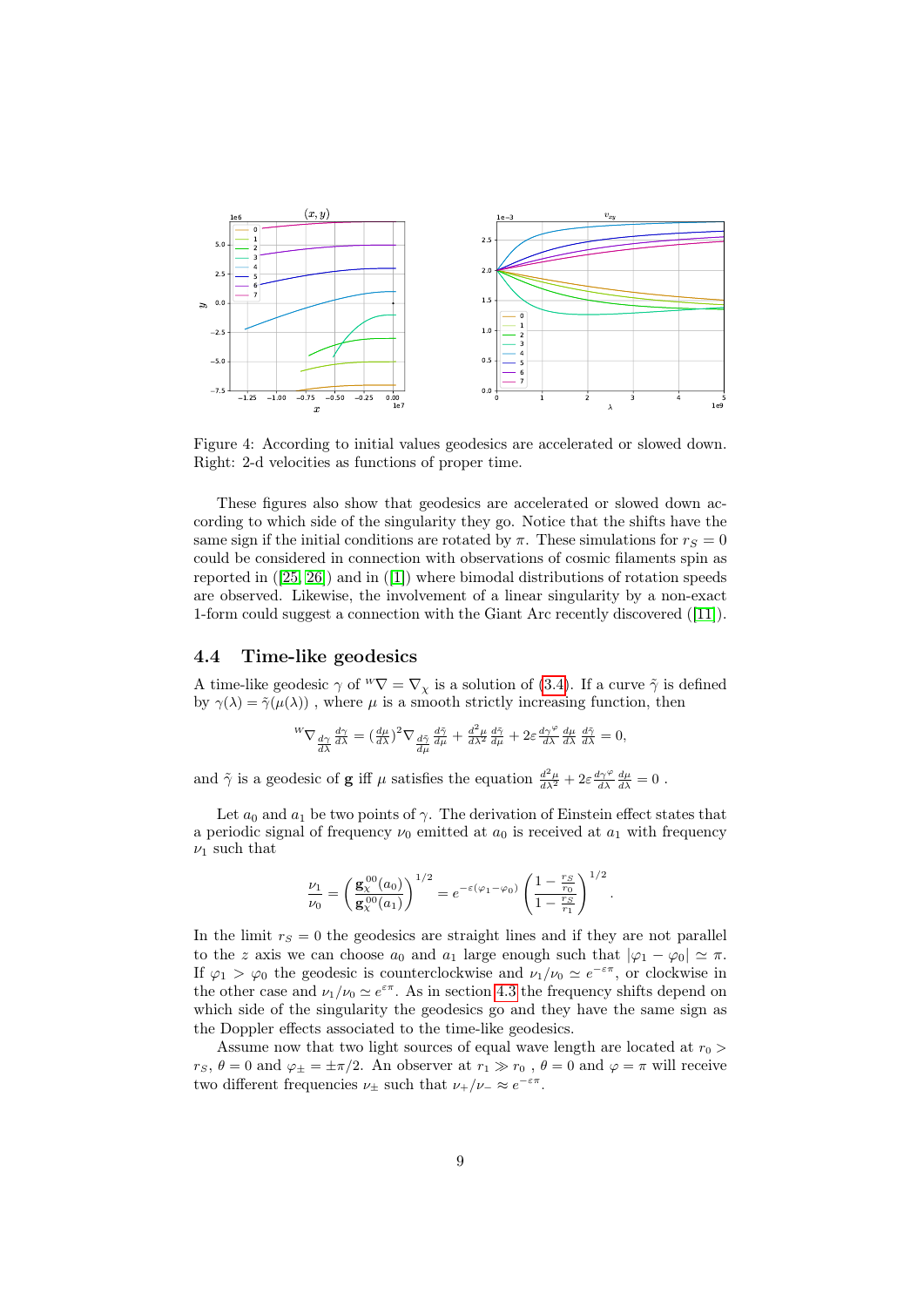# 5 Conclusions

The integrable Weyl conformal geometry raised a great interest during the  $20^{th}$ century and in the past years. One of the reasons for this interest relies on the open issues in astrophysics and in cosmology, which gave rise to alternative theories of gravitation. In this paper we have considered the case of locally integrable (non-exact) Weyl conformal geometry, perhaps the simplest extension of Einstein's theory of general relativity. The first point relates to the topological constraints which exclude simply connected spacetime manifolds and imply linear singularities. The main result is the Weyl-Einstein tensor which includes a function in place of the cosmological constant Λ.

The toy model of last section is based on a Schwarzschild metric and therefore it is far from addressing main issues of astrophysics. However this simple example suggests that the Weyl locally integrable conformal gravity provides a slightly different starting point for both rotations curves of spiral galaxies and suggests a topological basis for cosmic filament.

I would like to thank E. Scholz for fruitful discussions, for his support and his encouragements.

## References

- <span id="page-9-4"></span>[1] S. Alexander, C. Capanelli, E. G. M. Ferreira, and E. McDonough. Cosmic filament spin from dark matter vortices. 2021. URL: [https://arxiv.org/](https://arxiv.org/abs/2111.03061) [abs/2111.03061](https://arxiv.org/abs/2111.03061), [doi:10.48550/ARXIV.2111.03061](https://doi.org/10.48550/ARXIV.2111.03061).
- <span id="page-9-2"></span>[2] D. M. J. Calderbank and H. G. Pedersen. Einstein-Weyl geometry. In Surveys in differential geometry. Vol. VI: Essays on Einstein manifolds. Lectures on geometry and topology., pages 387–423. Cambridge, MA: International Press, 1999.
- <span id="page-9-3"></span>[3] Adrià Delhom, Iarley P. Lobo, Gonzalo J. Olmo, and Carlos Romero. Conformally invariant proper time with general non-metricity. The European Physical Journal C,  $80(5)$ , may 2020. URL: [https://doi.org/10.1140%](https://doi.org/10.1140%2Fepjc%2Fs10052-020-7974-y) [2Fepjc%2Fs10052-020-7974-y](https://doi.org/10.1140%2Fepjc%2Fs10052-020-7974-y), [doi:10.1140/epjc/s10052-020-7974](https://doi.org/10.1140/epjc/s10052-020-7974-y) [y](https://doi.org/10.1140/epjc/s10052-020-7974-y).
- <span id="page-9-0"></span>[4] Cemsinan Deliduman, Oğuzhan Kaşıkçı, and Barış Yapışkan. Flat galactic rotation curves from geometry in weyl gravity. Astrophysics and Space Science, 365(3), mar 2020. URL: [https://doi.org/10.1007%2Fs10509-](https://doi.org/10.1007%2Fs10509-020-03764-y) [020-03764-y](https://doi.org/10.1007%2Fs10509-020-03764-y), [doi:10.1007/s10509-020-03764-y](https://doi.org/10.1007/s10509-020-03764-y).
- <span id="page-9-1"></span>[5] A. Edery, A. A. Méthot, and M. B. Paranjape. LETTER: Gauge choice and geodetic deflection in conformal gravity. General Relativity and Gravitation, 33(11):2075–2079, nov 2001. URL: [https://doi.org/10.1023%](https://doi.org/10.1023%2Fa%3A1013011312648) [2Fa%3A1013011312648](https://doi.org/10.1023%2Fa%3A1013011312648), [doi:10.1023/a:1013011312648](https://doi.org/10.1023/a:1013011312648).
- [6] A. Edery and M. B. Paranjape. Classical tests for weyl gravity: Deflection of light and time delay. Physical Review D, 58(2), jun 1998. URL: [https://](https://doi.org/10.1103%2Fphysrevd.58.024011) [doi.org/10.1103%2Fphysrevd.58.024011](https://doi.org/10.1103%2Fphysrevd.58.024011), [doi:10.1103/physrevd.58.](https://doi.org/10.1103/physrevd.58.024011) [024011](https://doi.org/10.1103/physrevd.58.024011).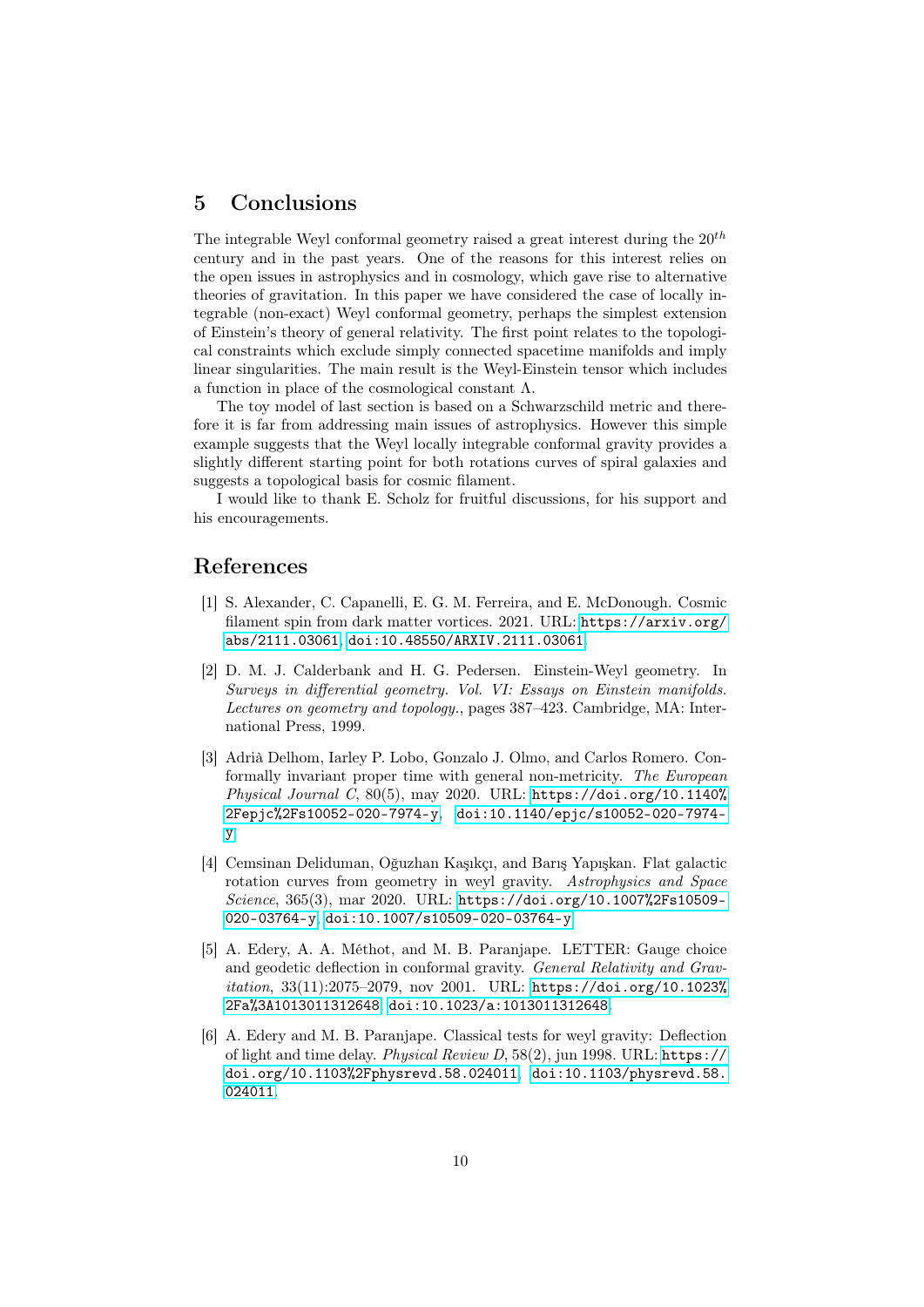- <span id="page-10-4"></span>[7] G. B. Folland. Weyl manifolds. J. Differential Geom., 4(2):145–153, 1970. [doi:10.4310/jdg/1214429379](https://doi.org/10.4310/jdg/1214429379).
- <span id="page-10-13"></span>[8] A. Hatcher. Algebraic Topology. Cambridge University Press, 2002. URL: <http://pi.math.cornell.edu/~hatcher/>.
- <span id="page-10-5"></span>[9] T. Higa. Weyl Manifolds and Einstein-Weyl Manifolds. In Commentarii Mathematici Sancti Pauli, volume 42, 1993.
- <span id="page-10-7"></span>[10] J. M. Lee. Riemannian manifolds. An introduction to curvature, volume 176 of Graduate Texts in Mathematics. Springer, 1997.
- <span id="page-10-14"></span>[11] Alexia M. Lopez, Roger G. Clowes, and Gerard M. Williger. A giant arc on the sky, 2022. URL: <https://arxiv.org/abs/2201.06875>, [doi:10.](https://doi.org/10.48550/ARXIV.2201.06875) [48550/ARXIV.2201.06875](https://doi.org/10.48550/ARXIV.2201.06875).
- <span id="page-10-12"></span>[12] J.-P. Luminet. The Status of Cosmic Topology after Planck Data. Universe,  $2(1):1$ ,  $2016$ . URL: <https://hal.archives-ouvertes.fr/hal-01291848>, [doi:10.3390/universe2010001](https://doi.org/10.3390/universe2010001).
- <span id="page-10-8"></span>[13] A. Maeder. An alternative to the Λcdm model: The case of scale invariance. The Astrophysical Journal, 834(2):194, Jan 2017. [doi:10.3847/1538-](https://doi.org/10.3847/1538-4357/834/2/194) [4357/834/2/194](https://doi.org/10.3847/1538-4357/834/2/194).
- <span id="page-10-0"></span>[14] A. Maeder and V. G. Gueorguiev. Scale-invariant dynamics of galaxies, mond, dark matter, and the dwarf spheroidals. Monthly Notices of the Royal Astronomical Society, 492(2):2698–2708, Dec 2019. URL: [http://](http://dx.doi.org/10.1093/mnras/stz3613) [dx.doi.org/10.1093/mnras/stz3613](http://dx.doi.org/10.1093/mnras/stz3613), [doi:10.1093/mnras/stz3613](https://doi.org/10.1093/mnras/stz3613).
- <span id="page-10-1"></span>[15] P. D. Mannheim. Cosmology and galactic rotation curves, 1995. [arXiv:](http://arxiv.org/abs/astro-ph/9511045) [astro-ph/9511045](http://arxiv.org/abs/astro-ph/9511045).
- <span id="page-10-2"></span>[16] P. D. Mannheim. Alternatives to dark matter and dark energy. Progress in Particle and Nuclear Physics, 56(2):340–445, Apr 2006. [doi:10.1016/](https://doi.org/10.1016/j.ppnp.2005.08.001) [j.ppnp.2005.08.001](https://doi.org/10.1016/j.ppnp.2005.08.001).
- <span id="page-10-3"></span>[17] P. D. Mannheim and J. G. O'Brien. Fitting galactic rotation curves with conformal gravity and a global quadratic potential. *Phys. Rev. D*, 85:124020, Jun 2012. [doi:10.1103/PhysRevD.85.124020](https://doi.org/10.1103/PhysRevD.85.124020).
- <span id="page-10-9"></span>[18] L. Ornea. Weyl structures in quaternionic geometry. A state of the art, volume 1. Univ. degli Studi della Basilicat, 2002. [arXiv:math/0105041](http://arxiv.org/abs/math/0105041).
- <span id="page-10-6"></span>[19] J. W. Robbin and D. A. Salamon. *Introduction to differential geome*try, 2018. URL: [https://people.math.ethz.ch/~salamon/PREPRINTS/](https://people.math.ethz.ch/~salamon/PREPRINTS/diffgeo.pdf) [diffgeo.pdf](https://people.math.ethz.ch/~salamon/PREPRINTS/diffgeo.pdf).
- <span id="page-10-10"></span>[20] Carlos Romero. Is weyl unified theory wrong or incomplete?, 2015. URL: <https://arxiv.org/abs/1508.03766>, [doi:10.48550/ARXIV.](https://doi.org/10.48550/ARXIV.1508.03766) [1508.03766](https://doi.org/10.48550/ARXIV.1508.03766).
- <span id="page-10-11"></span>[21] T. A. T. Sanomiya, I. P. Lobo, J. B. Formiga, F. Dahia, and C. Romero. Invariant approach to weyl's unified field theory. Phys. Rev. D, 102:124031, Dec 2020. URL: [https://link.aps.org/doi/10.1103/PhysRevD.102.](https://link.aps.org/doi/10.1103/PhysRevD.102.124031) [124031](https://link.aps.org/doi/10.1103/PhysRevD.102.124031), [doi:10.1103/PhysRevD.102.124031](https://doi.org/10.1103/PhysRevD.102.124031).